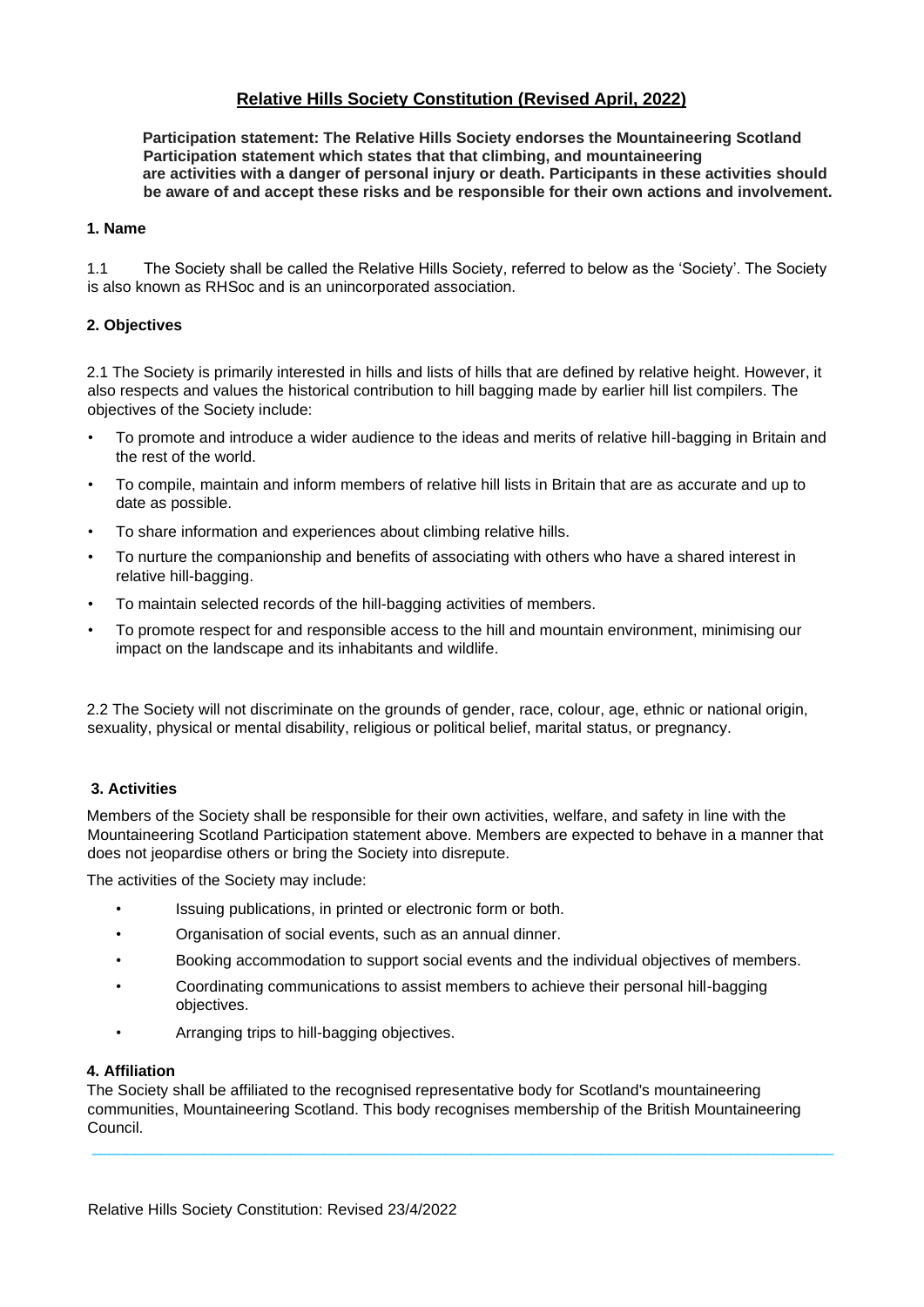## 5. Membership

- **5.1** Membership is open to anyone over the age of 18 who supports the objectives of the Society. No application for membership will be refused on other than reasonable grounds.
- **5.2** Membership shall consist of the following categories:
- **5.2.1 Ordinary member-** this is the most common membership form and offered to adults aged over 18 years of age with a UK address. An annual fee will be paid.
- **5.2.2 Prospective member -** Prospective or temporary members must be over 18 years of age and have a UK address. Prospective members may not attend or vote at Annual or Extraordinary General meetings. No fee is payable for Prospective membership. See 5.6 below.
- **5.2.3**. **Overseas member** Overseas members are adult members aged over 18 who do not have a UK registered address. The terms of the Society's liability insurance offer only restricted levels of cover to overseas members. An individual decision will be made by the Committee as to whether suitable arrangements can be put in place before membership is agreed and an individual membership fee agreed.
- **5.3** The Society does not accept members under the age of 18, even if they are supervised by a parent or guardian. Those applying for membership who are aged under 18 will be supported to find a Club whose purpose is more aligned to developing the skills and experience of young people.
- **5.4** Membership fees shall include an affiliation subscription to Mountaineering Scotland (MS), the representative body in Scotland for hillwalkers, climbers, and mountaineers.
- **5.5** Annual Membership fees shall be agreed at each Annual General Meeting. The fee will be divided into two parts: that which is retained by the Society for its local purposes and that which is paid on an annual basis to MS (including liability cover). Members who provide evidence of existing MS or British Mountaineering Council (BMC) membership or Mountaineering Ireland (MI) membership (typically their membership number) through another route will have their Society membership fee reduced accordingly. They will not need to pay twice for affiliation (including liability cover).
- **5.6** After attending a maximum of two trips/ meetings as a "prospective member", payment of an annual membership fee shall be required to participate in club activities, which shall thereafter be payable on demand. More detail on the definition of a trip and arrangements for liability for prospective members can be found on the section of MS website relating to liability insurance arrangements.
- **5.7** Members who join part way through the year will pay a reduced fee, determined by the Management Committee.
- **5.8** Any member who fails to pay their fees by the 28 February in any year shall forfeit their right to representation on the management committee and at general meetings, and shall be suspended from taking part in any event under the control of the Society until such fees are paid.
- **5.9** Members joining the Society shall be deemed to accept the terms of this Constitution and any Byelaws published from time to time by the Society. Such Byelaws might govern the arrangements of coordination of trips, untoward incident notification arrangements, editorial policy, the management of complaints and the handling of personal data in line with GDPR (General Data Protection Regulations 2016/679 and any subsequent similar legislation).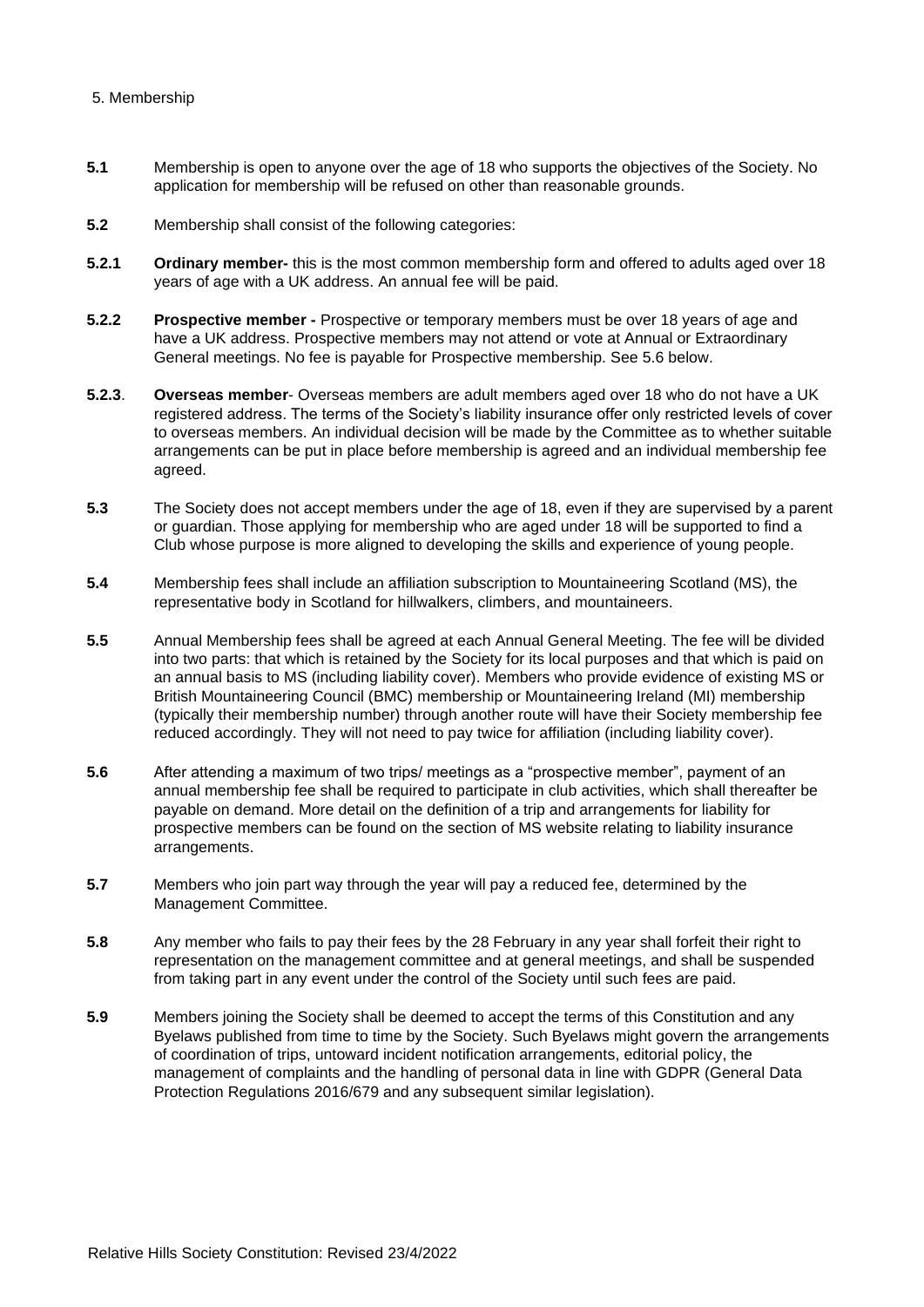- **5.10** Each fully paid-up member shall be entitled to attend and vote at General or Annual General Meetings (AGM) and may be elected and serve on the Management Committee.
- 5.11 Each member is required to report by e-mail or phone any untoward incident or near miss (as defined by the member) to a member of the Management Committee as soon as the member is aware of it. This particularly applies to any incident that might lead/ has led to an injury to any person or a claim against the Society. They may then be required to make a written statement.
- **5.12** The Management Committee shall be entitled to:

**5.12.1** Refuse any application for membership on the grounds that such membership would be prejudicial to the objectives of the Society as set out in part 2 of this constitution.

**5.12.2** For good and sufficient reason to refuse renewal of any existing membership or terminate or suspend any membership. They shall operate a fair system for deciding upon the expulsion of a Member as laid down by the 'Law of Natural Justice': [www.mountaineering.scot/assets/contentfiles/media-upload/Club\\_advice\\_-\\_Natural\\_Justice.docx.pdf](http://www.mountaineering.scot/assets/contentfiles/media-upload/Club_advice_-_Natural_Justice.docx.pdf)

**5.12.3** If anyone wishes to make a complaint about the offer or renewal of membership, they should write to the Secretary who will arrange an investigation.

#### **6. Management Committee**

- **6.1** The affairs of the Society shall be conducted by a Management Committee, which shall consist of the Officers of the Society.
- **6.2** The Officers of the Society, who shall be honorary, shall consist of:
	- **6.2.1** The Chairperson
	- **6.2.2** The Deputy Chairperson
	- **6.2.3** Treasurer
	- **6.2.4** Secretary, who shall also act as complaints officer

**6.2.5** between three and five other Officers**.** These individuals might be training to take on other roles on the committee in the future. Alternatively, they may lead specific initiatives or chair sub committees covering such areas as editorial group, publicity, trip/ events coordination, webmaster, online content editor, membership etc. as agreed by the Management Committee.

- **6.3** Members of the Management Committee shall be drawn from the membership and candidates shall be elected at the AGM for a two-year period. Uncontested posts may be filled by nomination. If the post of any officer or other committee member should fall vacant (either for a permanent or shortterm reason, such as illness) after such an election, the Management Committee shall have the power to fill the vacancy until the next AGM.
- **6.4** After two years, members of the Management Committee may apply for re-election for a further two years either in the same position or in another position on the Committee. Generally, no member may serve on the Management Committee for more than four consecutive years. However, with the approval of the members at an AGM, this period can be extended by a further two years to a total of six consecutive years.
- **6.5** Care will need to be taken by the Management Committee to ensure that the 'Society memory' and the Committee's competence is not undermined by the avoidable turnover of a large number of members at the same time. If the Management Committee considers there is a risk that this may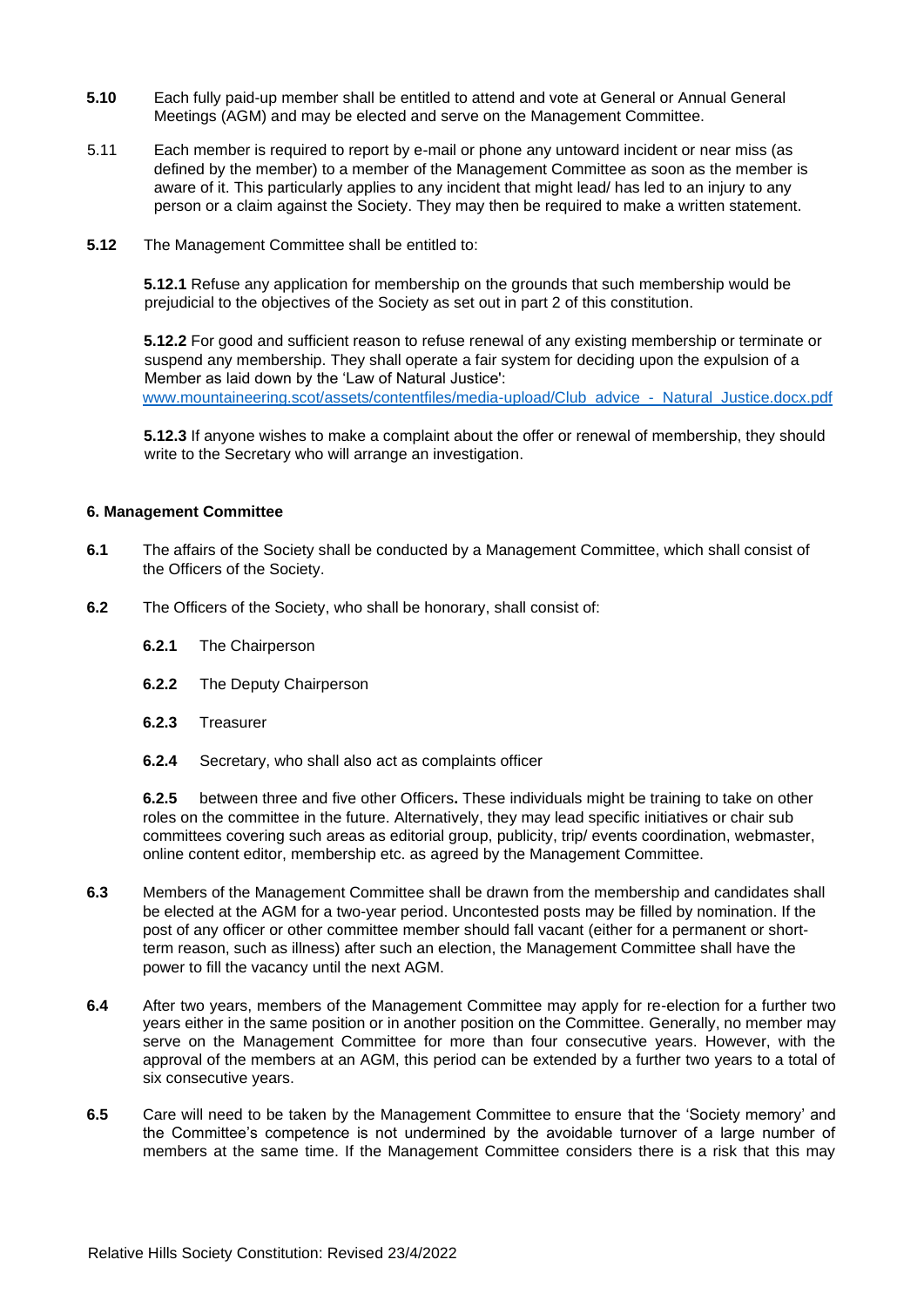happen, it must propose alternative arrangements to the membership at the AGM. This might include, for example, extending or shortening the term of some officers.

- **6.6** The Chairperson shall chair Management Committee meetings, or in his/her absence, a nominee from the committee. In general decisions will be reached by consensus but in exceptional circumstances any officer may request that a vote is held. Each Officer will have one vote. The vote may be conducted by a show of hands or a ballot. After the vote all Officers will be informed as to how each Officer voted. All votes shall be determined by a simple majority of those in attendance. In the event of a tied vote, the Chairperson may exercise a casting vote.
- **6.7** The Management Committee may appoint any sub-committees it may deem necessary to deal with the matters of the Society. The proceedings of all such committees shall report to the Management Committee by a representative appointed by that sub-committee.
- **6.8** The Management Committee may co-opt committee members for a specific purpose and limited timescale. This might include the provision of specific expertise or to investigate or hear a complaint or be involved in an appeal against the outcome of a complaint hearing. Co-opted members may not vote at Management Committee meetings and do not have to be Society members.
- **6.9** The Management Committee shall have the power to agree, publish and enforce such byelaws as the membership feels necessary to govern the activities of the Society.
- **6.10** The Management Committee has the discretion to create honorary roles as the need arises.
- **6.11** Management Committee meetings shall be convened at the discretion of the Officers. Meetings may be held virtually. There shall be at least two Management Committee meetings during the Society's year. A quorum for the Management Committee meetings shall be no less than a simple majority of the Officers, subject to the requirement that at least two of the following officers are present: Chairperson, Deputy Chairperson, Treasurer, Secretary.
- **6.12** The Society takes members' privacy seriously. Personal data will be stored securely and used in accordance with the General Data Protection Regulation (GDPR) and subsequent related legislation as outlined in the Society's Privacy Notice. This will set out how, why and for how long personal data is used and any third parties it may be shared with, including Mountaineering Scotland. The Management Committee will also ensure that members are made aware of Mountaineering Scotland's data protection policy.
- **6.13** The Secretary or their nominee shall distribute an agenda and supporting papers by email at least one week before each Committee Meeting. The minutes of each meeting shall be distributed by e mail within two weeks of the Meeting. Committee Members should advise the Chairperson within two weeks of receipt if there are any material issues of accuracy relating to the minutes. If there is an unresolved debate about the accuracy of the minutes after a further two weeks, the Secretary must call an extraordinary management committee meeting within a reasonable time period (no longer than one month) to resolve the issue relating to the accuracy of the minutes. The minutes should be formally approved at the next meeting of the Management Committee. Approved minutes will be available to members on request.

## **7. General Meetings**

- **7.1** The Society shall hold an Annual General Meeting (AGM) within 18 months of the previous AGM, or as determined by the Management Committee, to:
	- **7.1.1** Approve the minutes of the previous year's AGM.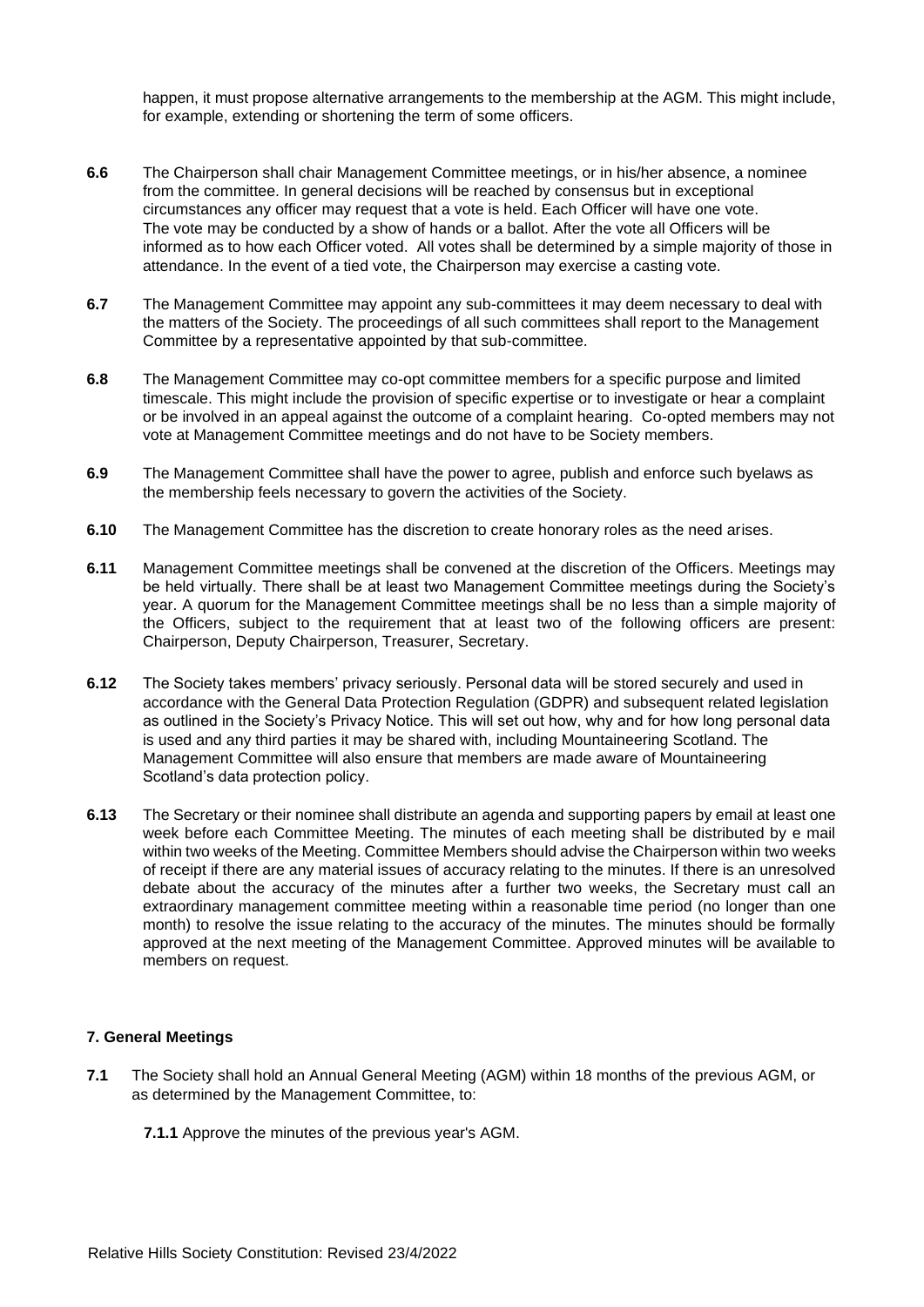**7.1.2** Receive reports from the Officers of the Management Committee.

**7.1.3** Receive a presentation of the Society's financial accounts for the year, the Society's projected financial situation for the forthcoming year, and the settling of all fees.

**7.1.4** Receive a report that the Annual Accounts have been checked by an independent examiner.

**7.1.5** Elect the Management Committee and consider any appropriate changes to the structure of the Committee. Nominations may be made to the Secretary before the meeting or at the meeting.

**7.1.6** Consider changes to the Constitution.

**7.1.7** Deal with other relevant business.

**7.2** The Chairperson, or in his/her absence a member selected by the meeting, will take the Chair.

#### **7.3 Extraordinary General Meeting (EGM)**

**7.3.1** An Extraordinary General Meeting shall be called by an application in writing by e mail to the Secretary supported by at least 30% of the membership of the Society. The Management Committee shall also have the power to call an Extraordinary General Meeting by decision of a simple majority of its members.

#### **7.4 Notices, Voting & Quora**

**7.4.1** At least 6 weeks' notice shall be given to all voting members of any General Meeting by email.

**7.4.2** General Meeting motions, including proposed changes to the Constitution, must be supported by two members, and be submitted to the Secretary in writing four weeks before the meeting.

**7.4.3** Amendments to the constitution may only be made at an AGM or EGM. Any amendment to the constitution will require the assent of 65% of those present and entitled to vote.

**7.4.2** With the exception of changes to the Constitution, decisions put to a vote shall be resolved by simple majority at General Meetings.

**7.4.3** The Chairperson of the Society shall hold a deliberative as well as a casting vote.

**7.4.4** The quorum at General Meetings shall be either 25 ordinary members or 10% of the total Membership at the date of the Meeting, whichever is the greater.

**7.4.5** The Secretary, or a deputy nominated by the Management Committee, shall keep the minutes of the meetings and record all proceedings and resolutions. Draft minutes will be distributed by email to members within six weeks of any AGM and EGM. Members should advise the Chairperson within two weeks of receipt if there are any material issues of accuracy relating to the minutes. If there is an unresolved debate about the accuracy of the minutes after a further two weeks, the Secretary must call an extraordinary Management Committee meeting within a reasonable time period of no longer than one month to resolve the issue relating to the accuracy of the minutes. General Meeting minutes should be formally approved at the next AGM or EGM.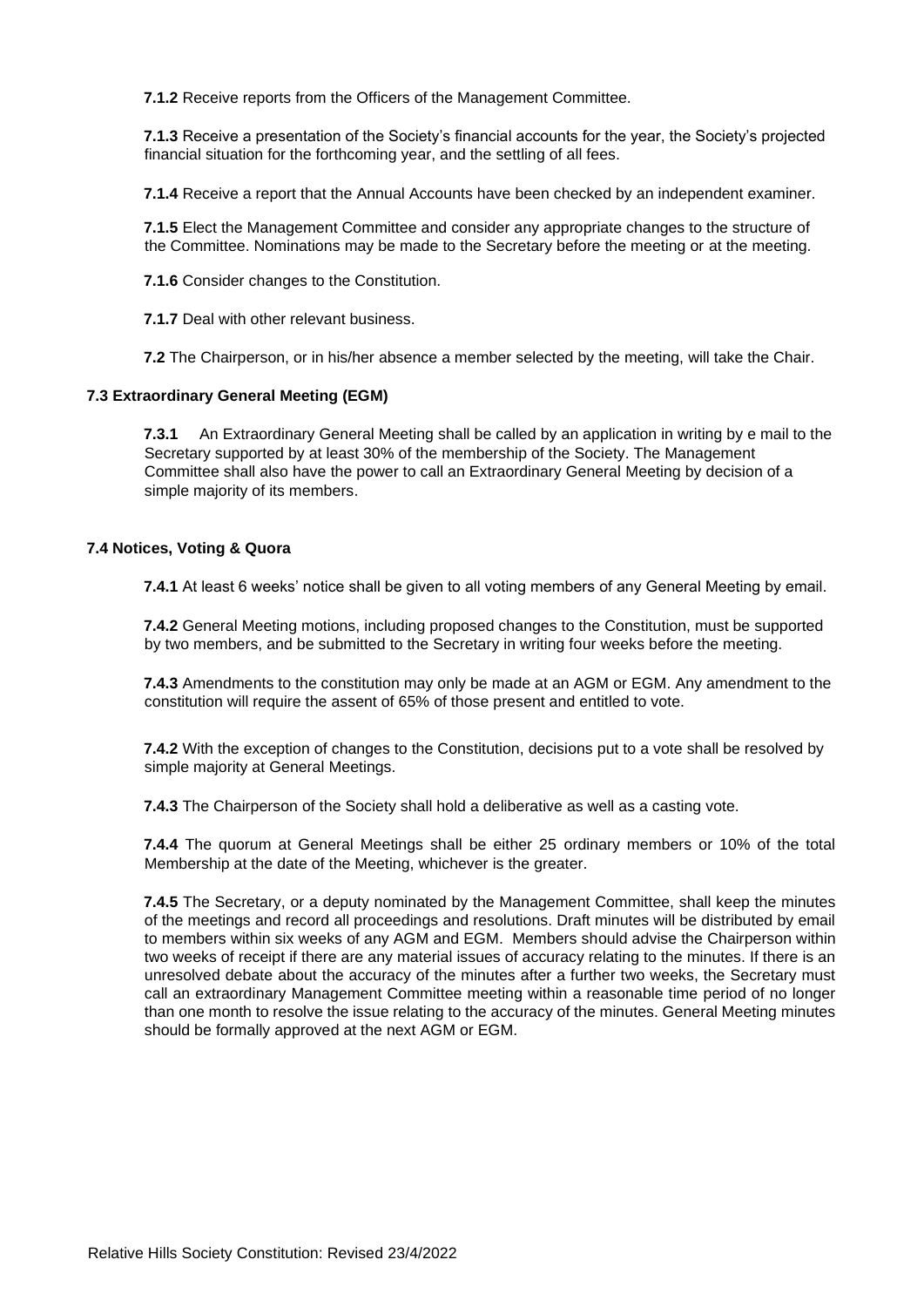## **8. Finance and Accounts**

**8.1** The income and property of the Society, however derived, shall be applied solely towards the objectives of the Society as set out in section 2 of this Constitution.

**8.2** The financial year shall run from June to the following May of each year. The Management Committee may change this in order to facilitate the production and independent examination of accounts in time for the AGM.

**8.3** All members of the Society shall be considered to be jointly responsible for the financial liabilities of the Society.

**8.4** Use of Society funds shall be restricted to members of the Management Committee with purchases being made either by debit card or via online banking. The Treasurer must be consulted before any financial commitments are made.

**8.5** The Treasurer shall be responsible for the preparation of annual accounts of the Society.

**8.6** The accounts shall be checked by an independent person elected annually by the Annual General meeting.

## **9. Dissolution**

**9.1** Any resolution to dissolve the Society may be passed at any General Meeting provided that such a resolution shall receive the assent of 65% of those present and entitled to vote.

**9.2** In the event of the winding up or dissolution of the Society, any assets that remain after the satisfaction of the Society's debts and liabilities, shall not be distributed amongst the members of the Society in any way whatsoever, but will be distributed to groups with similar objectives or to further some charitable objectives. This shall be determined by the members of the Society by resolution at a General meeting at or before the time of dissolution.

# **10. The arrangement of trips to hill or mountain objectives**

**10.1** The Society endorses the Mountaineering Scotland document, 'Guidance for safety and liability in clubs', the latest revision of which is available on the MS website. All members are recommended to familiarise themselves with this document and the Society will promote best practice in the safe arrangement of trips.

**10.2** The Society will arrange UK events with hill-bagging, social or promotional objectives.

**10.3** The following applies to hill bagging trips:

**10.3.1** In line with the MS and BMC participation statement at the top of this document, the Trip Coordinator must make it clear to all participants that they are responsible for their own welfare and they must behave in a manner that does not jeopardise the safety of others.

**10.3.2** The Trip Coordinator should make no assurance or offer that the party will be led or guided or that the Trip Coordinator or any member is a technical expert in any way.

**10.3.3** The Trip Coordinator must disseminate any relevant information in advance that covers, for example, possible difficulty, distance, weather hazards and any special equipment needed. It is suggested that this includes a risk assessment. This will enable each participant to make their own